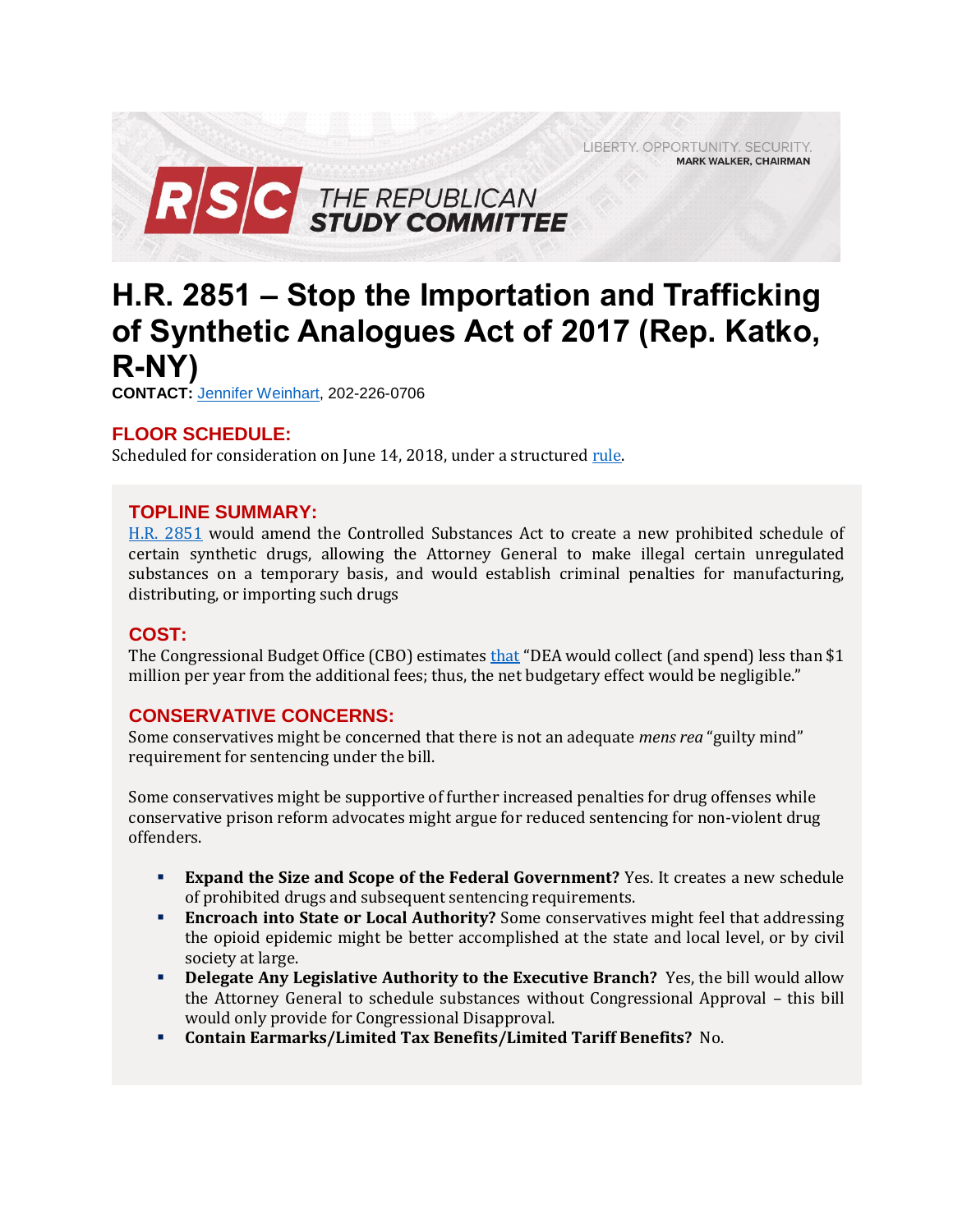#### **DETAILED SUMMARY AND ANALYSIS:**

This legislation would address the synthetic drug epidemic in America. According to the [Committee](https://www.gpo.gov/fdsys/pkg/CRPT-115hrpt713/pdf/CRPT-115hrpt713-pt1.pdf)  [Report,](https://www.gpo.gov/fdsys/pkg/CRPT-115hrpt713/pdf/CRPT-115hrpt713-pt1.pdf) over 52,000 Americans died from drug overdoses in 2015. Of those, nearly 1/5 were overdoses on synthetic opioids.

This legislation would establish a Schedule A drug category to include substances that "have a chemical structure that is substantially similar to an existing controlled substance in Schedules I through V, and it must have an actual or predicted physiological effect on the human body equal to or greater than an existing controlled substance in Schedules I through V." This definition is similar to the definition for controlled substance analogues. It would exclude new substances that the FDA has approved for investigational purposes.

Drug traffickers currently skirt the Controlled Substances Act (CSA) by making small variations to controlled substances, even though these changes can have deadly results. To address this, the legislation would provide for specific criteria that the Attorney General must find that a substance's effects on the central nervous system are largely similar or greater than those of existing substances found in Schedules I through V.

This legislation would add 13 variations of fentanyl to the newly created Schedule A. Drug traffickers sometimes modify the base molecules of fentanyl to create similar drugs, while circumventing the CSA. According to the Committee Report, these drugs have been confirmed as the cause of death in 162 cases in the United States. These drugs could still be classified as Schedule I through V drugs. This legislation institutes the ability to control them in the short term, to put a stop to trafficking.

Section 3 would permit the Attorney General to issue temporary or permanent scheduling orders. For temporary orders, the Attorney General must find that a substance meets the Schedule A criteria, and that listing the substance as Schedule A will help prevent the misuse or abuse of the substance. A temporary order would not be permitted to take effect until 30 days after the Attorney General publishes a notice in the Federal Register with grounds for inclusion as a Schedule A drug. Temporary orders would not be permitted to last longer than 5 years, though they may be extended for up to 180 days if the substance is in the process of being permanently declared a Schedule A substance.

Upon submitting notice in the Federal Register, the Attorney General would also be required to submit notice to Congress, who would have the power to disapprove and reverse a temporary scheduling order within 180 days following the federal register notice.

This legislation establishes penalties for manufacturing, distributing, or dispensing Schedule A substances. Simple possession is excluded and there are no mandatory minimum sentences. Penalties for a first offense of trafficking or distribution include imprisonment of not more than ten years, or not more than 15 years if death or bodily harm results and/or a fine of \$500,000 for individuals or \$2.5 million for those other than an individual. Subsequent offenses may be penalized by imprisonment of not more than 20 years, or 30 years for offenses involving death or serious bodily harm. The possible fine would increase to \$1 million for individuals or \$5 million for defendants other than an individual. This legislation would require a minimum of two years of supervised release for sentences involving imprisonment, with terms of at least four years for those with prior convictions.

For those found guilty of importing or exporting Schedule A substances, the person committing the violation would be sentenced to a maximum of 20 years. For those instances that result in death or serious bodily injury, they may be sentenced to life. Sentencing may also include a fine of \$1 million for individuals and \$5 million for others. For those with prior felony drug convictions, sentences must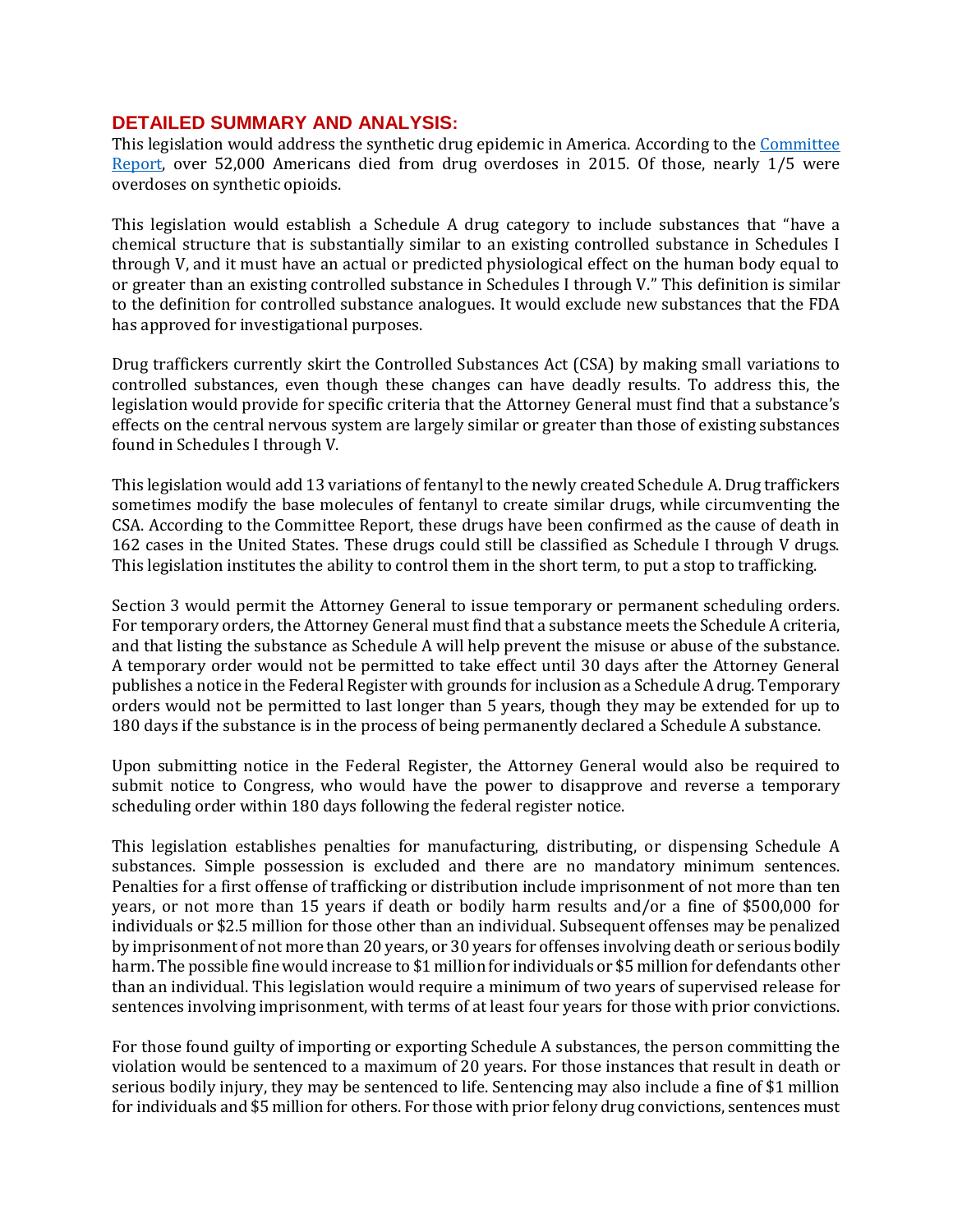include imprisonment of not more than 30 years, or life imprisonment for instances resulting in death or serious bodily injury, and/or a fine of \$2 million for individuals or \$10 million for others. Sentences of imprisonment would require supervised release of not less than three years for first convictions, or six years for those with prior convictions. This legislation would not permit the court to place someone sentenced under this provision on probation or have their sentence suspended for those with mandatory terms involving death or serious bodily injury.

This legislation would make it unlawful to import, export, manufacture, distribute, dispense, or possess with intent to manufacture, distribute, or dispense, a schedule A substance or product containing a schedule A substance, unless the substance is labeled using International Union of Pure and Applied Chemistry (IUPAC) nomenclature. It would provide an exemption for drugs or substances if they are labeled in the manner consistent with the Food, Drug, and Cosmetic Act. This legislation provides for civil remedies to fine or shut down those in violation. Drugs currently in clinical trials or undergoing FDA approval are exempt. This legislation provides for \$1,000 penalty.

Section 6 establishes requirements for handlers of Schedule A substances. The Attorney General would be permitted to register an applicant to manufacture a schedule A substance if: (1) the applicant demonstrates the substance would be used for research, analytical, or industrial purposes as approved by the Attorney General; and (2) the Attorney General determines the registration is consistent with US public interest and with treaty obligations. It would provide for certain considerations in determining whether the manufacture is in the public interest. Applicants that are already registered to manufacture controlled substances in Schedule I or II need not apply for a separate registration. All registrants would be required to comply with security and recordkeeping requirements. Quantities permitted for registrants would be limited, with procedures put in place for requests for increased amounts if there is scientific need.

Practitioners or researchers engaged in working with a substance that is subsequently placed on the list as a Schedule A substance would have 90 days to register.

The Attorney General would be required to grant, deny, or request additional information from applicants within 60 days. If supplemental information is requested, the Attorney General would then have 30 days to grant or deny an application. Scientific investigators and research institutions not already registered for Schedule I drugs will be referred to the Department of Health and Human Services to determine if the applicant is conducting bona fide research.

Section 7 would incorporate the new Schedule A into the Controlled Substances Import and Export Act, and incorporates requirements and penalties for Schedule A drugs into those already established for Schedules I and II. It also would provide for controls on importation, exportation, manufacturing and distribution, establishing production quotas, setting approved order forms, and the forfeiture of seized substances.

Section 8 would clarify the definition of a controlled substance analogue so that a substance must meet the first element in the definition, i.e. that a substance has a chemical structure that is substantially similar to that of a schedule I or II controlled substance, and then meet either of the remaining elements.

Section 9 would provide for equivalencies for substances not already listed in sentencing guidelines. Courts could first look to the U.S. Sentencing Guidelines, guidance provided by the Attorney General in the Federal Register, and the Drug Equivalency Table. Courts would then be permitted to follow steps in sentencing offenders.